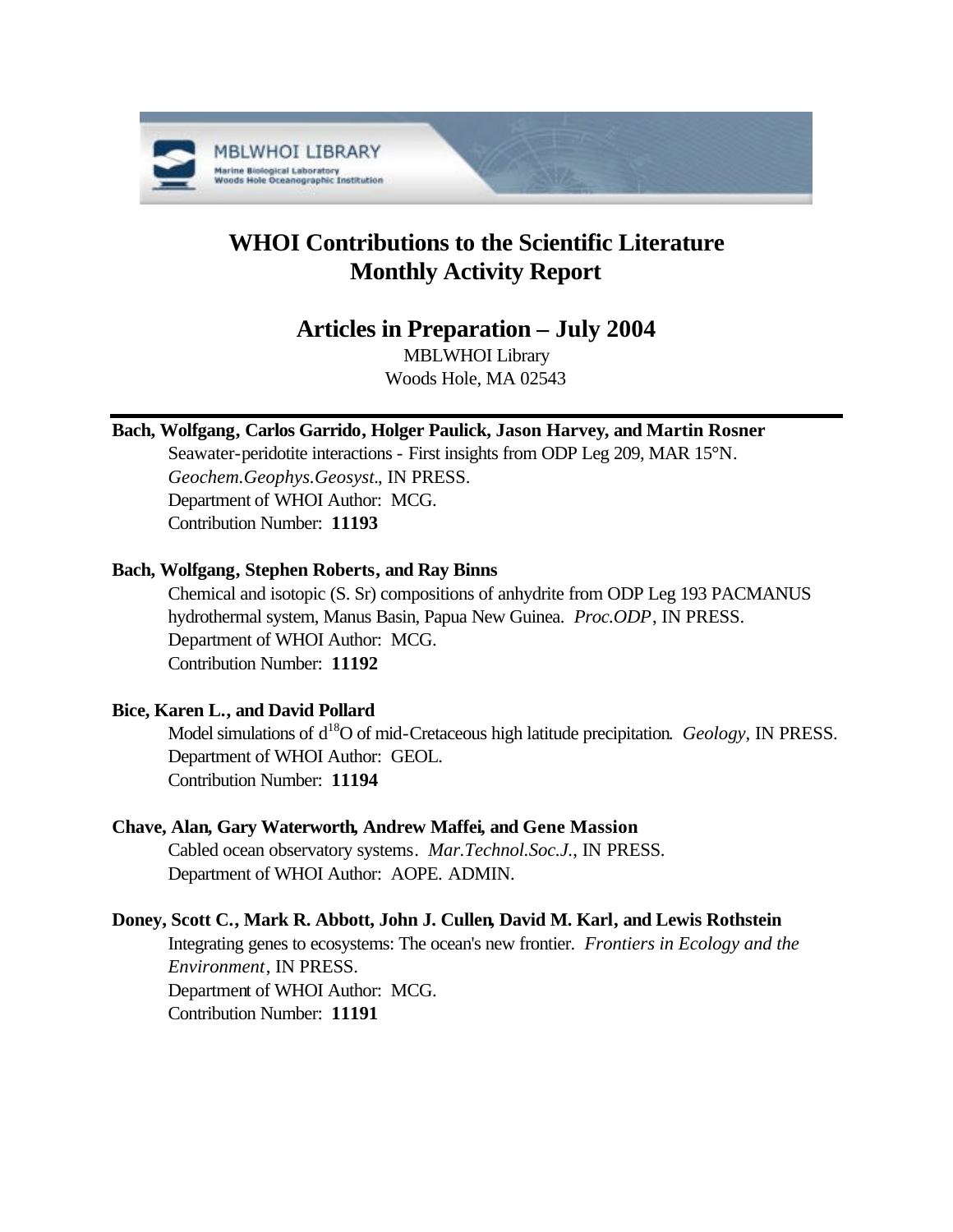#### **Frew, N., E. Bock, U. Schimpf, T. Hara, H. Haussecker, J. Edson, W. McGillis, R. Nelson, S. McKenna, B. Uz, and B. Jaehne**

Air-sea gas transfer: Its dependence on wind stress, small-scale roughness and surface films. *J.Geophy.Res.*, IN PRESS. Department of WHOI Author: MCG. AOPE. Contribution Number: **11187**

#### **Preisig, James**

The error achieved by exponentially weighted least-squares algorithms tracking stationary random processes. *IEEE Trans.Signal Process.*, IN PRESS. Department of WHOI Author: AOPE. Contribution Number: **11195**

#### **Pritchard, Mark, and Robert Weller**

High frequency variability on the New England Continental Shelf during Summer 2001. *J.Geophy.Res.*, IN PRESS. Department of WHOI Author: PO. Contribution Number: **11198**

#### **Saito, Mak A., James W. Moffett, and Giacomo R. DiTullio**

Cobalt and nickel in teh Peru upwelling region: A major flux of labile cobalt utilized as a micronutrient. *Glob.Biogeochem.Cycles*, IN PRESS. Department of WHOI Author: MCG. Contribution Number: **11197**

#### **Sloyan, Bernadette, Gregory Johnson, and William Kessler**

Modulation of equatorial Pacific circulation through a 1990's composite El Nino-southern oscillation cycle. *J.Phys.Oceanogr.*, IN PRESS. Department of WHOI Author: PO. Contribution Number: **11196**

# **St. Arnaud, Bill, Alan D. Chave, Andrew R. Maffei, Edward Lazowska, Larry Smarr, and Ganesh Gopalan**

An integrated approach to ocean observatory data acquisition/management and infrastructure control using web services. *Mar.Technol.Soc.J.*, IN PRESS. Department of WHOI Author: AOPE. ADMIN.